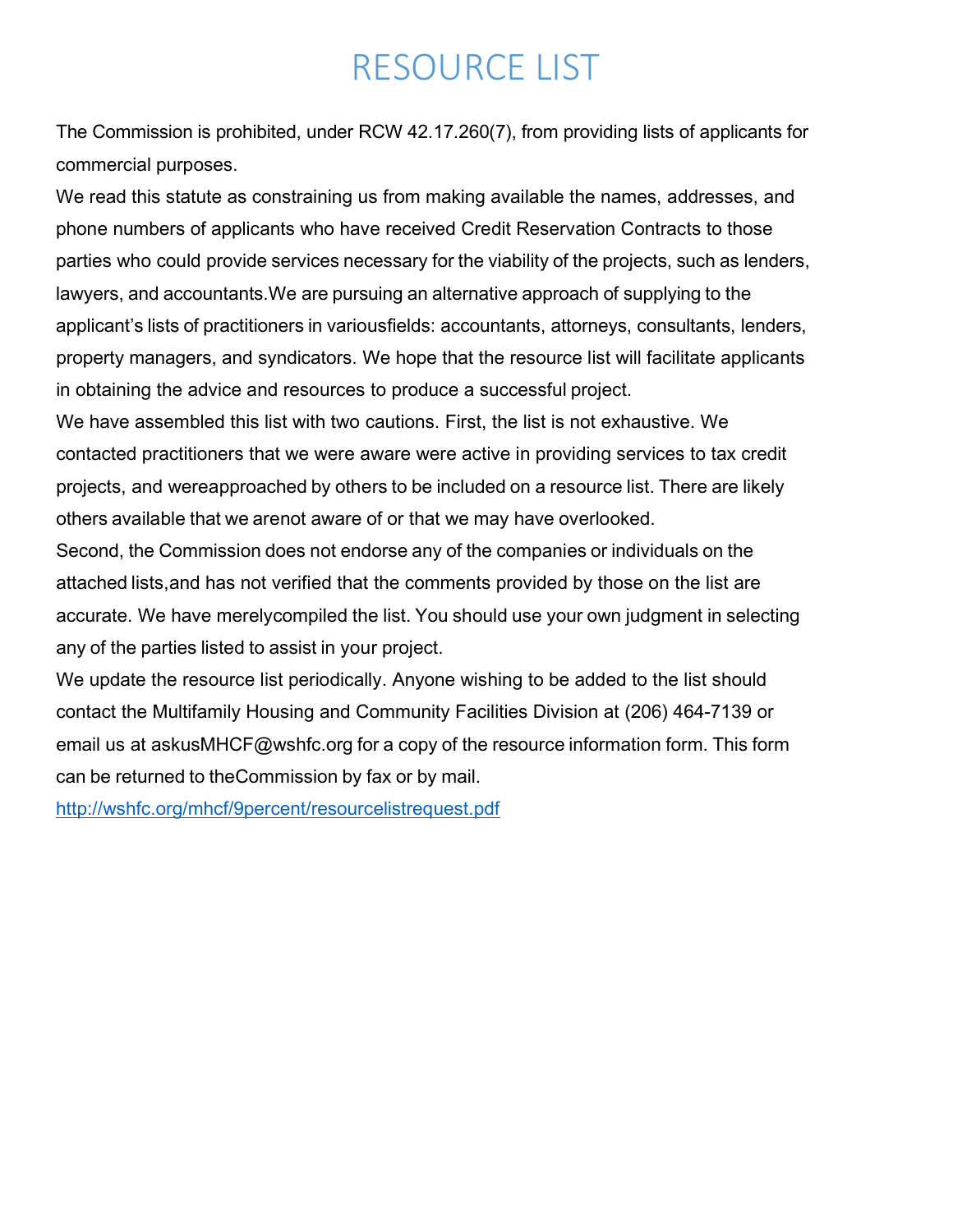#### CLARK NUBER P.S.

10900 NE 4th Street, Suite 1700 Bellevue, WA 98004 Contact: Andrew Prather, CPA; Phone: (425) 635-4571 | Fax: (425) 709-6575

Email: [aprather@clarknuber.com](mailto:aprather@clarknuber.com) ; [trector@clarknuber.com](mailto:trector@clarknuber.com)

Experienced with serving not-for-profit, governmental, and commercial developers and operators of LIHTC projects. More information about our firm and services we provide to affordable housing organizations is at [www.clarknuber.com](http://www.clarknuber.com/)

#### DAUBY O'CONNOR & ZALESKI, LLC

501 Congressional Blvd, Suite 300 Carmel, IN 46032 Contact: Ryan Strutz Phone: (317) 819.6135

Email: [rstrutz@dozllc.com](mailto:bfarrington@doz.net)

DOZ is a certified public accounting firm providing professional services to manager, owners, not-for-profit sponsors, and investors of multifamily housing, senior and independent living facilities, and related real estate entities. DOZ is well versed in LIHTC, HUD, RD and state agency. The firm annually provides various accounting and auditing, consulting, and tax services to over 3,100 entities located throughout the US, encompassing over 46 states, including Washington State.

RETTIG FLYTE COMPANY, PS

1901 65th Avenue West, Suite 100

Fircrest, WA 98466 Contact: Michael J. Favors, CPA ; Phone: (253) 564-4993 Ext. 103

Email: [mike@favorscpas.com](mailto:mike@favorscpas.com) ; [matt@favorscpas.com](mailto:matt@favorscpas.com) ; [april@favorscpas.com](mailto:april@favorscpas.com)

Full service CPA firm with over 120 projects providing audit, accounting and tax services to low income and affordable housing projects. We specialize in providing client service not always available in larger firms. Services include all aspects of Section 42 housing requirements, HUD and USDA projects.

#### FINNEY, NEILL & COMPANY, PS

9757 Greenwood Ave. North Seattle, WA 98103 Contact: Steven Judd, CPA, CMA, CFE ; Thomas G. Neill, CPA Phone: (206) 298-9811 | Fax: (206) 298-9772

E-mail: [sjudd@finneyneill.com](mailto:sjudd@finneyneill.com) ; [tom@finneyneill.com](mailto:tom@finneyneill.com)

A full service CPA firm working with not-for-profit organizations, developers, public housing authorities and public development authorities who develop and manage HUD, Section 42, and New Markets affordable housing and commercial projects. Services provided include 10% and Final Cost Certification Audits; annual financial statement audits; tax return preparation/consulting; single purpose, mixed-use and tax-exempt bond financed projects.

JACOBSON JARVIS & CO., PLLC

200 1<sup>ST</sup> AVE W., Suite 200 Seattle, WA 98119-4258 Contact: Matt Cyr, CPA Phone: (206) 628-8990 E-Mail: [matt@jjco.com](mailto:matt@jjco.com) | WEB site: [www.jjco.com](http://www.jjco.com/)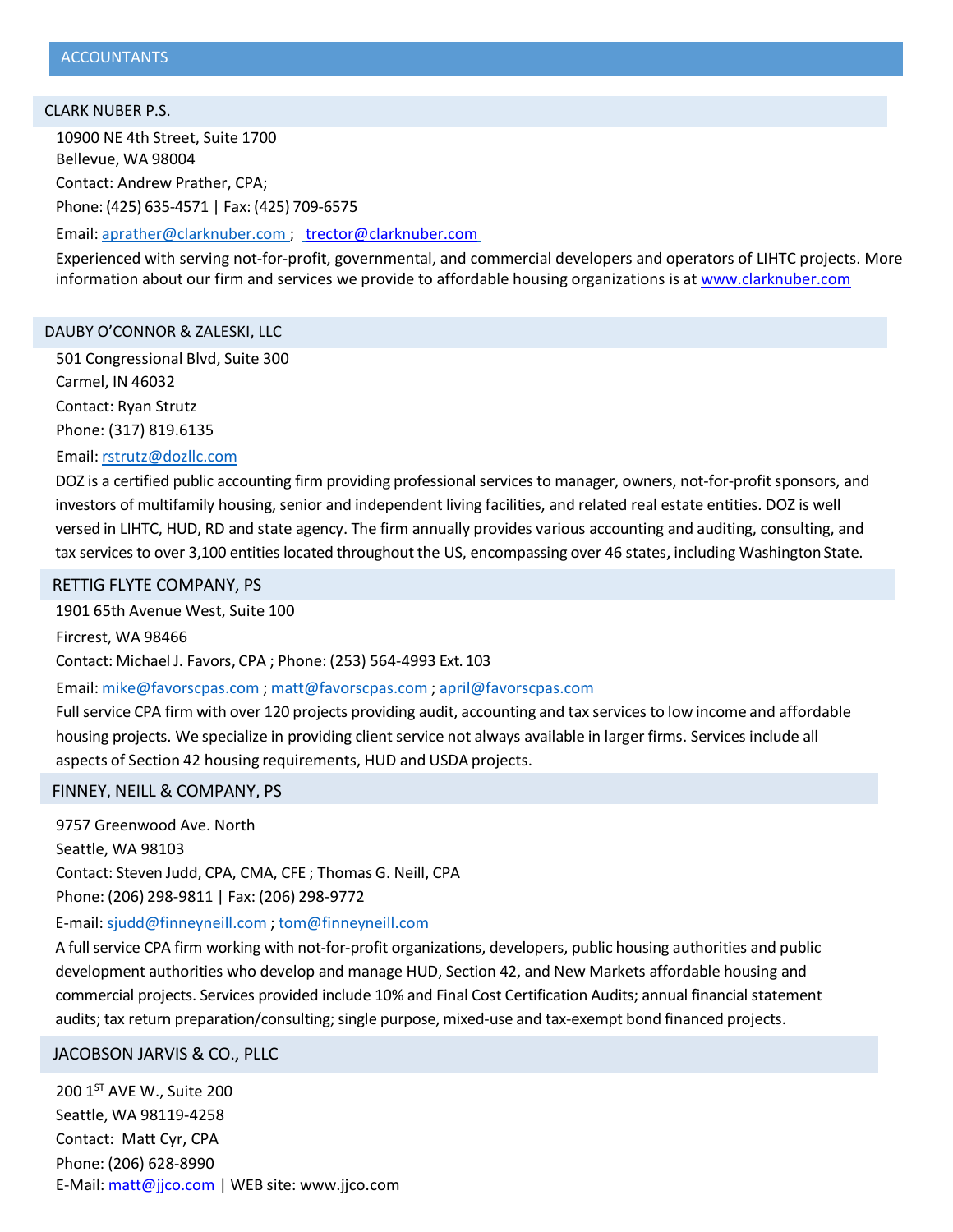Jacobson Jarvis is a full-service certified public accounting firm focusing 100% on the Not-For-Profit community, providing audit, cost certification, tax and consulting services. Our auditors work solely with NFP clients to help them achieve their mission.

# LOVERIDGE, HUNT & CO., PLLC

14725 SE 36th Street, Suite 401 Bellevue, Washington 98006 Contact: Emily Kragh, CPA Phone: (425) 453-2088 X 5214 | (425) 679-5114 (direct) E-mail: [emily@loveridgehuntcpa.com](mailto:emily@loveridgehuntcpa.com)

Loveridge Hunt & Co. is based in Washington State with clients throughout the US. The firm's focus is on the affordable housing industry and we have been involved with the LIHTC program since its inception. Services include partnership/LLC audits, non-profit audits (A-133), reviews, compilations, attestation services, HUD REAC, audits of public housing authorities, cost certifications (10% carryover, tax credit, HUD, RD and historic tax credits), BETC audits, upper tier fund audits, partnership/corporate tax returns, returns for organizations exempt from income tax, advisory services(evaluation of eligible basis, creation of appropriate entities, tax credit application assistance, carryover allocation certifications, timing of investor entry, credit rate lock-in, rehabilitation issues, evaluation of syndicator proposals, tax credit year 15 exit strategies), training and other consultation.

# NOVOGRADAC & COMPANY LLP

1300 114th Avenue SE, Suite 240 Bellevue, Washington 98004 Contact: Thomas Stagg Phone: (425) 453-5783 X 2401

# E-mail: [Thomas.stag@novoco.com](mailto:Thomas.stag@novoco.com)

Industry leaderin tax credit, Novogradac & Company LLP is a national CPA firm with over 25 years' experience providingtax credit services such as 10% test cost certification, final cost certification, tax return preparation, financial statementaudits, tax credit counseling, etc. We also assist with compliance issues including tenant file reviews. We can provide services form the inception of the deal all the way through year 15 exit strategy including compliance relates issues during the project's compliance period.

### SQUIRES MADDUX & COMPANY, PLLC

100 Second Avenue S Suite 270 Edmonds, WA 98020 Contact: John Maddux; Gary Squires Phone: (425) 712-0515 Ext. 102 | Fax: (425) 778-0448 E-Mail [john@squiresmaddux.com](mailto:john@squiresmaddux.com) Ten percent carryover certifications, final cost certifications, audits and tax return preparation

#### WATSON & MCDONELL, PLLC

1325 4th Ave. Suite 1705 Seattle, WA 98101 Contact: Lillian McDonell; Susan Reilly Phone: 206-489-1700 Email: [lillian@watsoncpas.com](mailto:lillian@watsoncpas.com) ; [susan@watsoncpas.com](mailto:susan@watsoncpas.com)  10% Test Cost Certification Audits; Final Cost Certification Audits, Tax Return preparation; Financial Statement Audits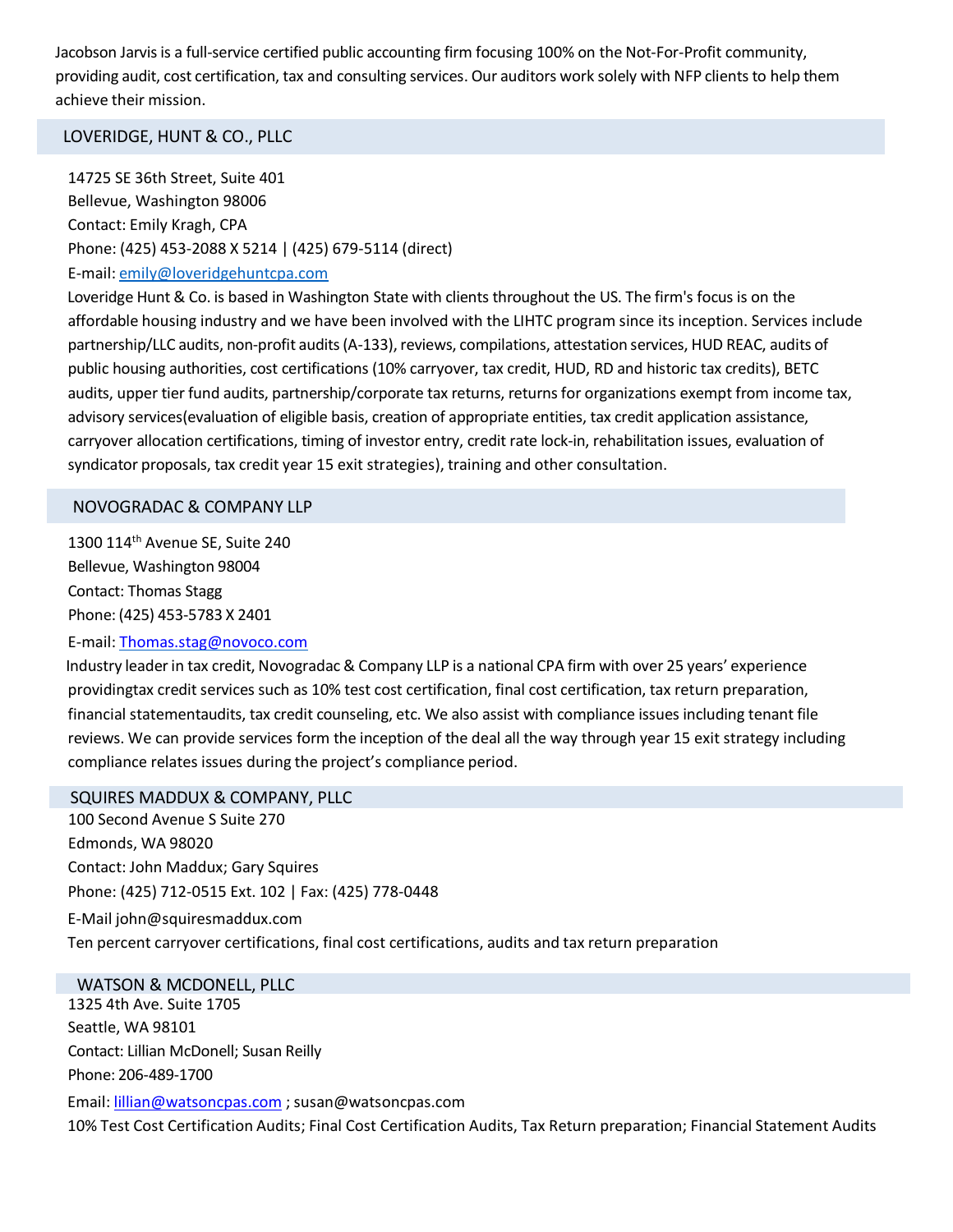#### BJORNSON LAW OFFICES PC

2809 Great Northern Loop, Suite 100 Missoula MT 59808 Contact: David Bjornson Phone: (406) 721- 8896 | Fax: (406) 541- 8900

# Email: [bjorlaw@bjornsonlaw.com](mailto:bjorlaw@bjornsonlaw.com)

David Bjornson is a CPA and an attorney. Has represented owners, developers and nonprofit entities in the acquisition, development, construction and financing of affordable housing. Experienced in advising clients on projects in WA, MT, OK and TX. Has a Masters of Law in taxation from NYU, and practiced law in Seattle with the accounting firm of Touche, Ross & Co., and the law firm of Bogle &Gates.

#### FOSTER PEPPER PLLC

#### In Seattle: In Spokane:

1111 Third Avenue, Suite 3400 Seattle, WA 98101 Contact: Allison Schwartzman Phone: (206) 447-6406 E-mail: a.schwartzman@foster.com 422 West Riverside Avenue, Suite 1310 Spokane, WA 99201-0302 Contact: Jeff Nave Phone: (509) 777-1601 |Fax: (800) 533-2202 E-mail: [navej@foster.com](mailto:navej@foster.com)

Foster Pepper provides legal representation of housing authorities, nonprofit and for-profit organizations, tribal entitles and equity investors on tax credit projects and on bond financings. Tax Credit experience includes HOPE VI mixed finance projects, tribal housing projects involving NAHASDA funds, tax-exempt general partners, and "4%" credits for bond-financed buildings.

# KANTOR TAYLOR NELSON EVATT & DECINA PC

901 Fifth Avenue, Suite 4000 Seattle, WA 98164 Contact: Mark Kantor Phone: (206) 812-2500 |Fax: (206) 607-1850

# Email: [mkantor@kantortaylor.com](mailto:mkantor@kantortaylor.com)

Legal services include preparation and/or review of real estate acquisition documents, preparation and negotiation of developer, construction and management agreements, review of proposed equity financing commitments and preparation of all equity financing documents, including partnership agreements, legal opinions, tax opinions and

# MILLER NASH LLP

| 4400 Two Union Square | 3400 US Bancorp Tower          | 550 Broadway Street, Suite 400 |
|-----------------------|--------------------------------|--------------------------------|
| 601 Union Street      | 111 SW Fifth Avenue, Ste. 3500 | Vancouver, WA 98660            |
| Seattle, WA 98101     | Portland OR 97204-3699         | Phone: (360) 699-4771          |
| Phone: (206) 622-8484 | Phone: (503) 224-5858          | Fax: (360) 759-4694            |
| Fax: (206) 622-7485   | Fax: (503) 224-0155            | Website: www.millernash.com    |

A law firm providing legal services relating to low income housing tax credit projects

## ROBERT J. SULLIVAN, PC

121 SW Salmon Street, Suite 1100 Portland, Oregon 97204 Contact: Robert Sullivan Phone: (503)780-6319 Email: [robslaw@spiritone.com](mailto:robslaw@spiritone.com)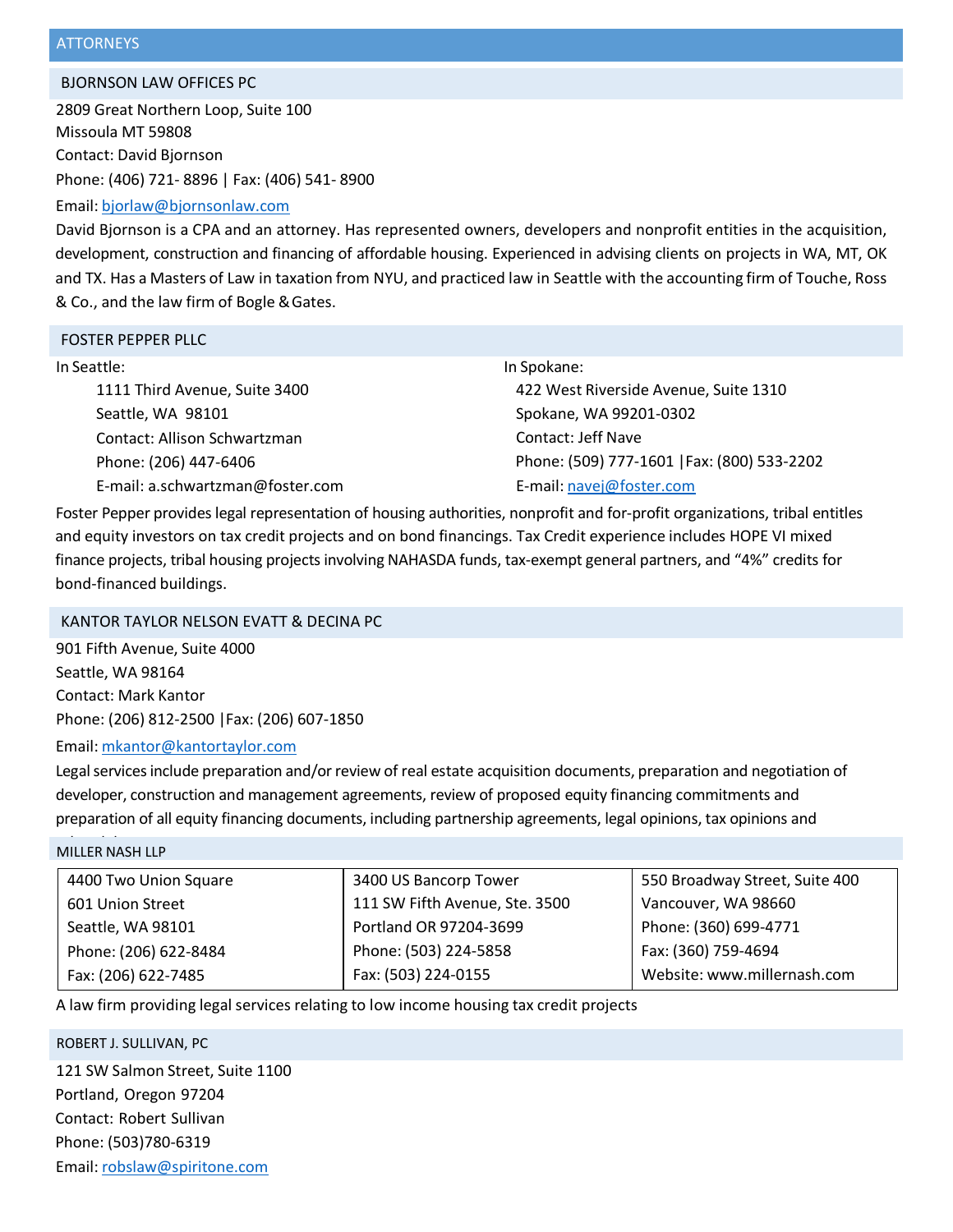# WOLFE THOMPSON

Attorney at Law 6785 S. Eastern Ave. Ste 4 Las Vegas, NV 89119 Contact: Steven Wolfe-Thompson Phone: (702) 263-3030 | Fax: (702) 995-0155

E-mail: [wolfe@wolfelawyer.com](mailto:wolfe@wolfelawyer.com)

Representing owners, developers, investors, governmental agencies and nonprofit entities in the acquisition, development, construction and financing (bonds and/or tax credits) of affordable housing.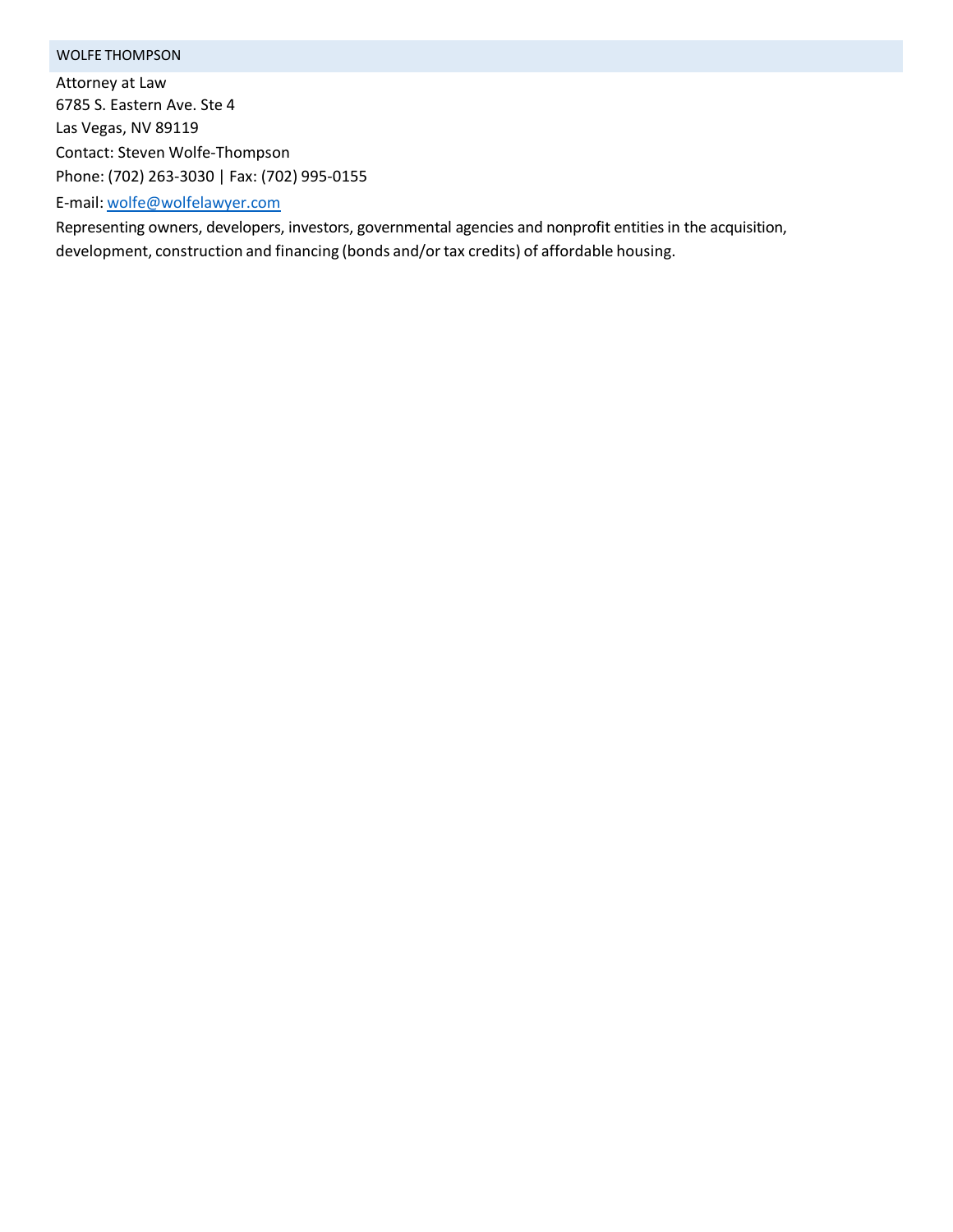# **CONSULTANTS**

AM CONSULTING

Hayden, ID 83835 Contact: April Michael Phone: (208) 660-4189 | Fax: (888) 878-4088

E-mail: [aprilm82@live.com](mailto:aprilm82@live.com) Services include: thorough reviews of move in & annual recertification's in accordance with LIHTC/Bond/HOME/Sec8 yearly audits

#### BEACON DEVELOPMENT GROUP

1680 S. Roberto Maestas Festival St Seattle, WA 98144 Contact: Brian Lloyd Phone: (206) 204-1966 |Office: (206) 860-2491

E-mail: [brianl@beacondevgroup.com](mailto:brianl@beacondevgroup.com)

We provide development consulting to housing authorities and non-profits dedicated to building quality affordable housing and healthy communities. Our services include: site identification, assessment and acquisition assistance, feasibility studies, construction management, asset management planning, investor identification and negotiation, repositioning to ensure healthy long-term performance for projects.

CBRE, INC.

1420 5th Avenue, Suite1700 Seattle, WA 98101 Phone: (206) 292-1600 | Fax: (206) 292-6033 Email: [john.miller@cbre.com](mailto:john.miller@cbre.com)

The HUD/Affordable Housing Group of CBRE, Inc. serves owners of affordable multi-housing, HUD-regulated and LIHTC properties throughout the country. We provide industry leading real estate advisory services, portfolio analysis, strategic financial evolution, and real estate brokerage.

EVERGREEN HOUSING DEVELOPMENT GROUP, LLC

PO Box 31879 Seattle, WA 98103 Contact: Andrew Brand Phone: (206) 605-2173 E-mail: [andrew@evergreenhd.com](mailto:andrew@evergreenhd.com)

Evergreen Housing Development Group LLC helps clients develop better projects through a full range of development services. We provide feasibility analysis, due diligence/application work, financial modeling, project management and asset management services.

#### INSITE BUILDERS

10532 35th Ave. NE Seattle, WA 98125 Contact: Adam Diskin

Phone: (805) 896-6984 | Fax: (805) 880-0334

General contractor and construction manager specializing in tax credit rehab and new construction; Complete understanding of placein-service and tax credit requirements; Assistance with due diligence, budgeting, planning and zoning, building permits and asset management during construction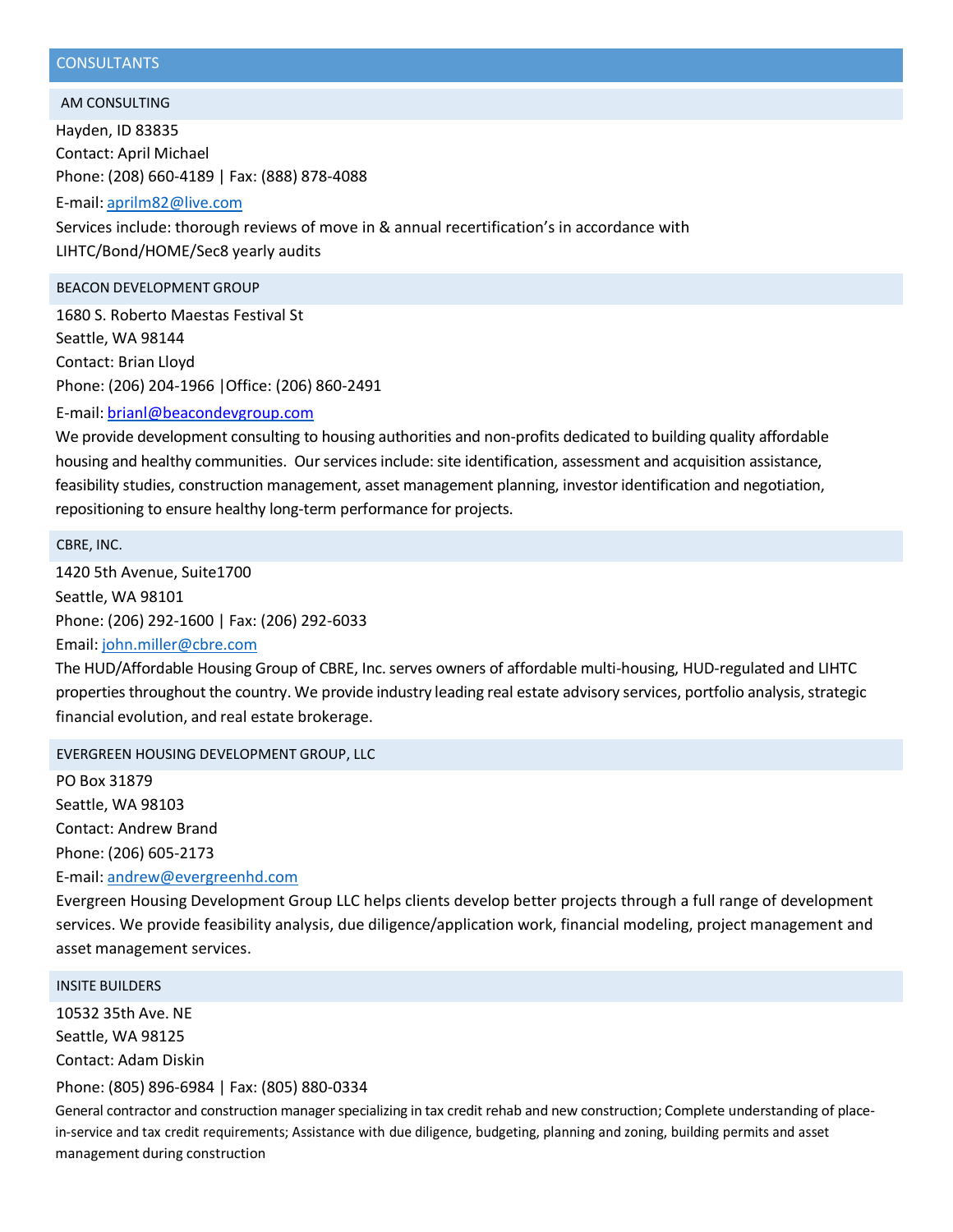#### LIHTC ADVISORS

1912 66<sup>th</sup> Street Southeast Auburn, WA 98092 Contact: Brandon Grisham Phone: (253) 653-3313

E-Mail: [brandon@lihtcadvisors.com](mailto:brandon@lihtcadvisors.com)

We provide detailed consulting for LIHTC and Section 8 General and Limited Partners to assist in making disposition or refinance decisions. Our services include general or limited partnership valuations, property broker opinion of values, partnership buyout negotiations and refinance guidance.

### NOVA INVESTMENT REALTY ANALYSIS

516 S. Maple St., Canby OR 97013 Contact: Maureen Guthner Phone: (503) 266-2880 | Cell: (503) 868-1106

E-mail: [mguthner@canby.com](mailto:mguthner@canby.com)

Appraisals and Market Studies for LIHTC, HUD & Rural Development; Affordable & Seniors Housing Specialist in Oregon, Washington and California

#### OFFICE OF RURAL & FARMWORKER HOUSING (ORFH)

1400 Summitview Ave. Suite 203 Yakima, WA 98902 Contact: Marty Miller Phone: (509) 248-7014 | Fax: (509) 575-3845

# Email: [martym@orfh.org](mailto:martym@orfh.org)

ORFH provides direct, comprehensive, low-income housing development services to local non- profits, housing authorities, municipalities and other organizations and individuals with a primary focus on multi-family rental housing and related facilities for farmworker households. All necessary services to obtain capital financing and assure high quality housing construction and management are provided.

#### SALTER LTD.

2973 Cleveland Rd. Wooster, OH 44691 Contact: Beth Hodges Phone: (330) 345-7077 | Fax: (330) 345-7088

E-Mail: [bhodges@saltersvcs.com](mailto:bhodges@saltersvcs.com)

File/Tenant compliance with Section 42 and HUD regulations; extensive experience with qualifying & certifying tenants with layered program requirements and fair housing

#### SHELTER CAPITAL CORPORATION

1326 Bellevue Way NE #6 Bellevue WA 98004-3685 Contact: Mark Miller Phone: (425) 451-8255 | Fax: (425) 462-1921 Email: [mmark7@qwest.net](mailto:mmark7@qwest.net)

Tax Credit applications, securing debt financing, securing equity financing, management consulting, joint ventures between for-profit and nonprofit sponsors, below-market interest rate loan and grant applications.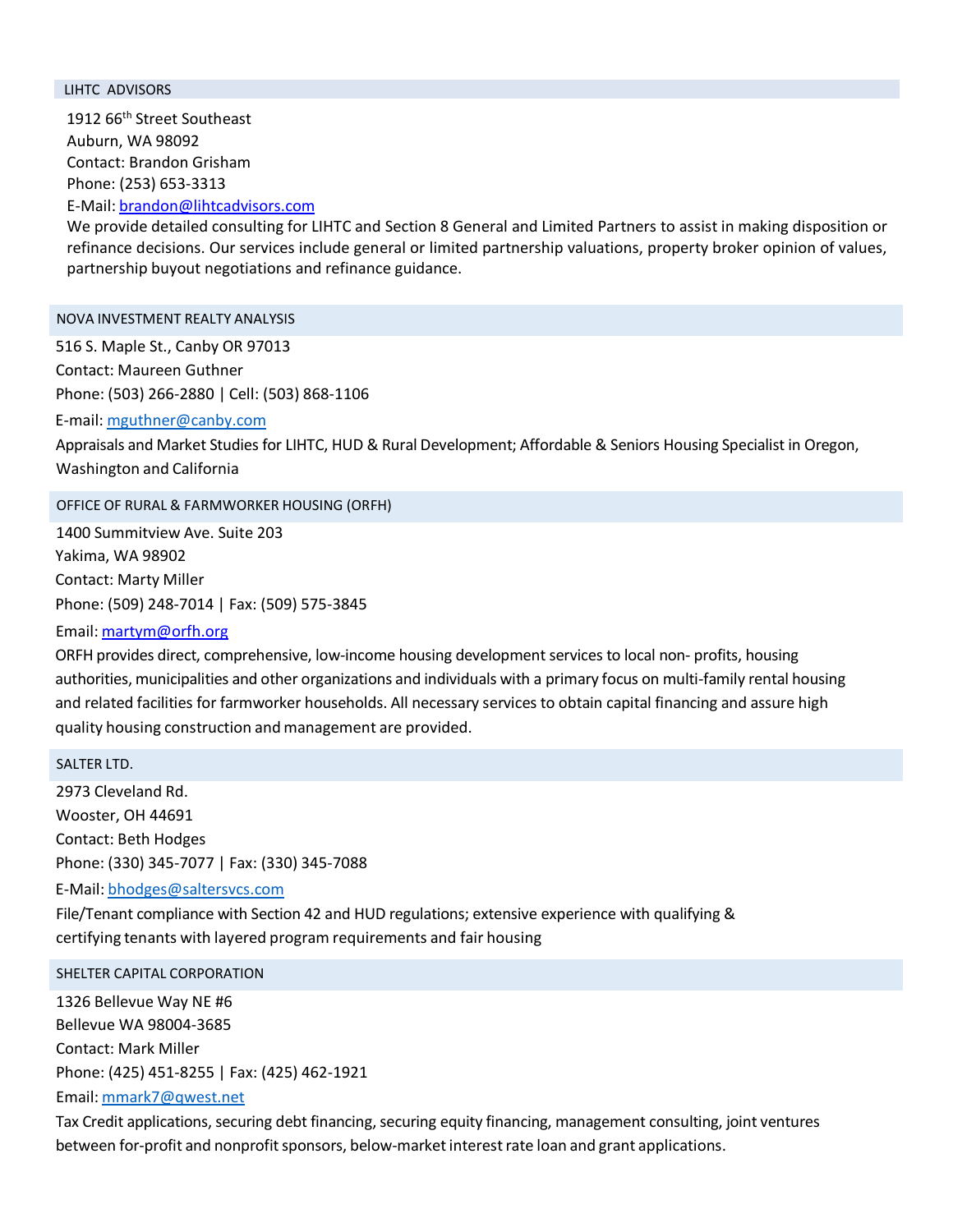### SHELTER RESOURCES, INC.

2223 112th Ave. NE, Suite 102 Bellevue, WA 98004 Contact: Len Brannen Phone: (425) 454-8205 | Fax: (425) 455-8546

E-mail: [lenb@shelterresourcesinc.com](mailto:lenb@shelterresourcesinc.com)

For profit affordable housing developer who actively seeks joint venture relationships with non-profit affordable housing sponsors; brings resources and experience to the table

#### THE COAST GROUP OF COMPANIES

2829 Rucker Avenue, Suite 100 Everett, WA 98201 Contact: Tom Hoban Phone: (425) 339-3638 |Fax: (425) 405-2902

E-mail: [tomhoban@coastmgt.com](mailto:tomhoban@coastmgt.com) | Website: [www.coastsvn.com](http://www.coastsvn.com/) AND [www.coastmgt.com](http://www.coastmgt.com/)

Coast manages over 150 affordable housing communities, representing roughly 8,000 housing units throughout the Northwest US. Coast has over 25 years of experience managing affordable housing including consulting, lease-up, turnaround and stabilization of communities financed through LIHTC, Bond, RD and HUD. We have deep history of working with non-profit, mission driven clients, as well as for-profit developers and investors. Coast also serves a large portfolio of conventional housing and commercial properties, and offers real estate advisory and investment services. Coast carries the Accredited Management Organization® designation from the Institute of Real Estate Management®.

ZBA Architecture, P.S.

421 West Riverside, Suite 860 Spokane, WA 99201 Contact: Mark King/ Randy Vanhoff Phone: (509) 456-8236

E-mail: [king@zbaarchitecture.com](mailto:king@zbaarchitecture.com)

Architectural and Planning services with over 30 years' experience specializing in affordable housing. ZBA offers a wide range of services to support your affordable housing project including design and planning for new construction, renovation planning, capital needs assessments, energy modeling, evergreen planning and reporting, and funding application assistance.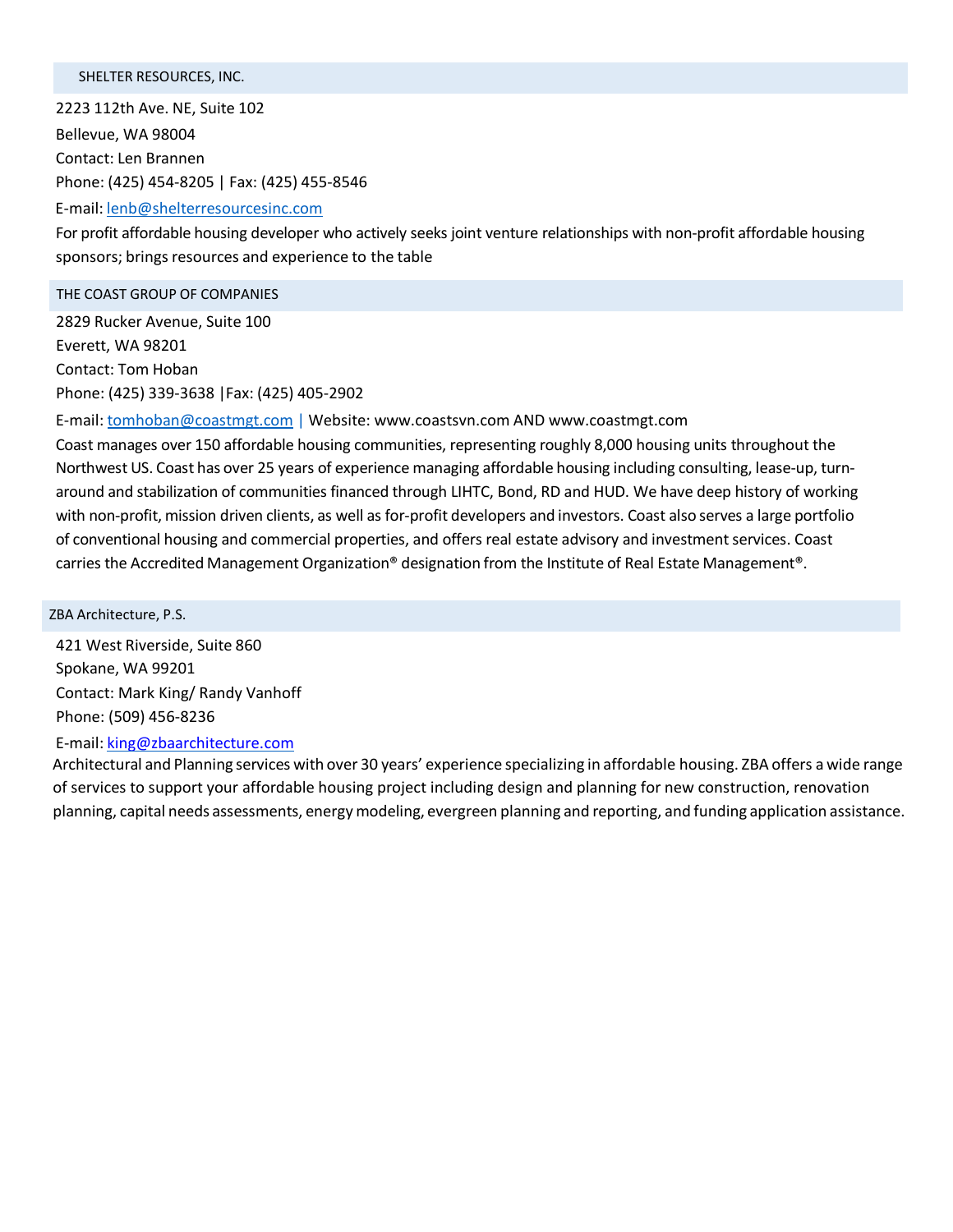#### LENDERS

#### BANK OF AMERICA COMMUNITY DEVELOPMENT BANKING GROUP

701 Fifth Avenue, 15th Floor Seattle, WA 98136 Contact: Loren Dixon Phone: (206) 358-7617 Email: [loren.dixon@bankofamerica.com](mailto:loren.dixon@bankofamerica.com)

Construction, permanent, and bridge loans; credit enhancement; direct investments. FHLB member with access to Community Investment Program and Affordable Housing Program. Expertise in LIHTC Program and tax-exempt bond financing. Construction and permanent taxable and tax exempt financing is available.

#### US BANCORP COMMUNITY DEVELOPMENT CORPORATION

Community Lending Dept. 1420 5th Avenue, 8th Floor Seattle, WA 98101 Contact: Ann Melone Phone: (206) 344-5505 Email: [ann.melone@usbank.com](mailto:ann.melone@usbank.com)

We offer both conventional and tax exempt construction and permanent loans for affordable housing projects (including mixed-use); letters of credit enhancement; tax credit equity investment; capital markets services including municipal bond underwriting and derivatives; corporate trust and escrow services; and treasury management and depository services.

#### US BANCORP COMMUNITY DEVELOPMENT CORPORATION

621 Capitol Plaza Mall, Suite 800 Sacramento, CA 95814 Contact: Lisa Gutierrez Phone: (916) 498-3457 Email: [lisa.gutierrez@usbank.com](mailto:lisa.gutierrez@usbank.com) USBCDC provides construction and permanent financing for affordable housing projects and developers.

#### UNION BANK

1201 3rd Avenue, Suite 900 Seattle, WA 98101 Contact: Andy Karber Phone: (206) 382- 7241 Email: [andy.karber@unionbank.com](mailto:andy.karber@unionbank.com)

Construction and term financing, tax-exempt private placements direct tax credit investments, full cash management and depository services interest rate management products.

#### WASHINGTON COMMUNITY REINVESTMENT ASSOCIATION (WCRA)

1200 5th Avenue, Suite 1406 Seattle, WA 98101 Contact: Dulcie Claassen, Susan Duren Phone: (206) 292-2922 Email: [dclaassen@wcra.net](mailto:dclaassen@wcra.net)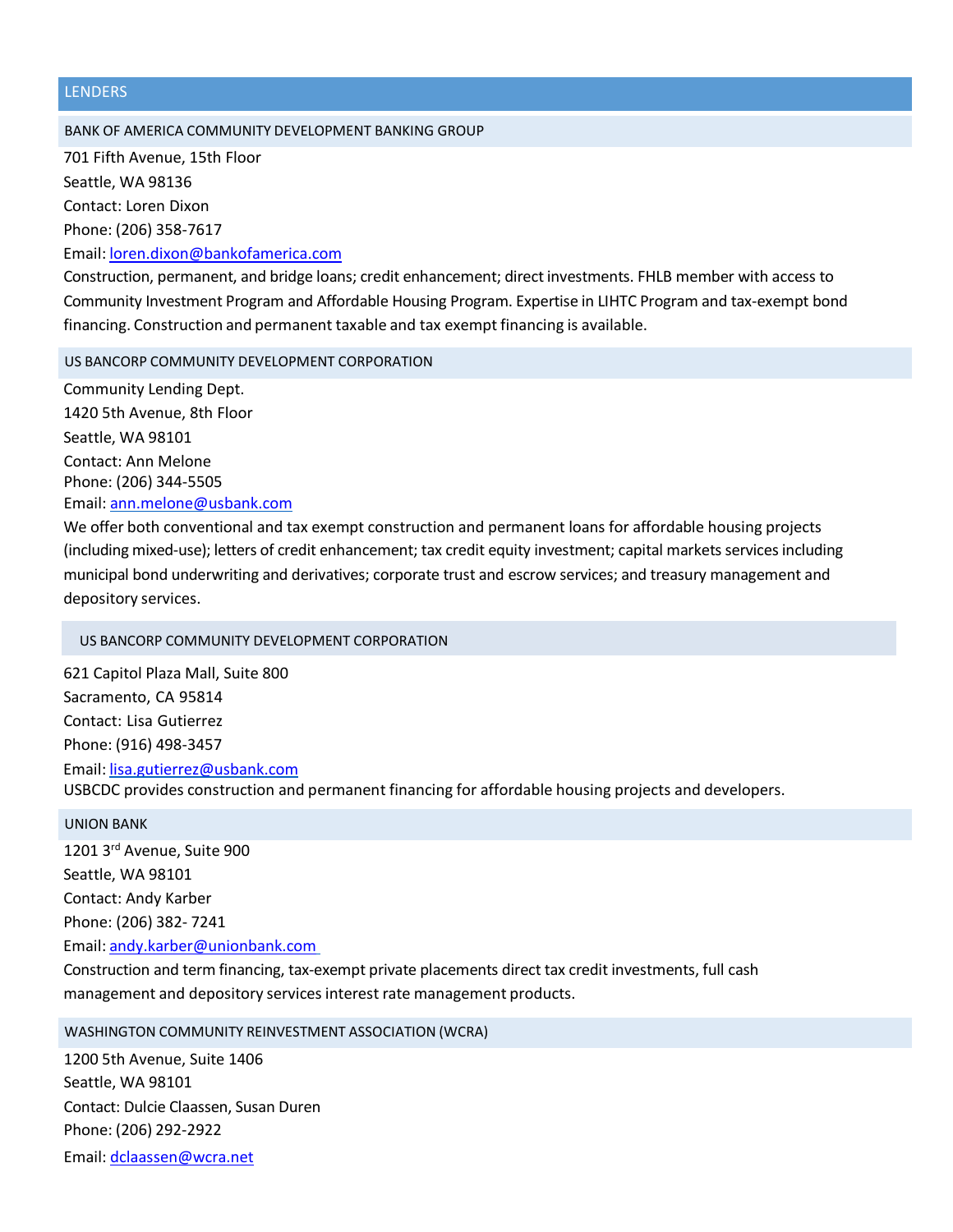Nonprofit bank consortium, very experienced, permanent loan provider able to coordinate with multiple funders and provide technical assistance on nonprofit transactions. Long term, fixed rate loans to for profit and nonprofit sponsors with below market rates. Can facilitate construction loan, tax credit purchase and bridge financing through bank members. Taxable and tax-exempt bonds.

WELLS FARGO BANK COMMUNITY LENDING & INVESTMENT DEPARTMENT

999 3rd Ave, 11th Floor Seattle, WA 98104-4019 Contact: Christine Rush Phone: 206-292-3548 E-mail: [rushch@wellsfargo.com](mailto:rushch@wellsfargo.com)

Construction, permanent, and bridge loans. Expertise in LIHTC and Tax Exempt Bond-Financing for Non-Profit and For-Profit Borrowers.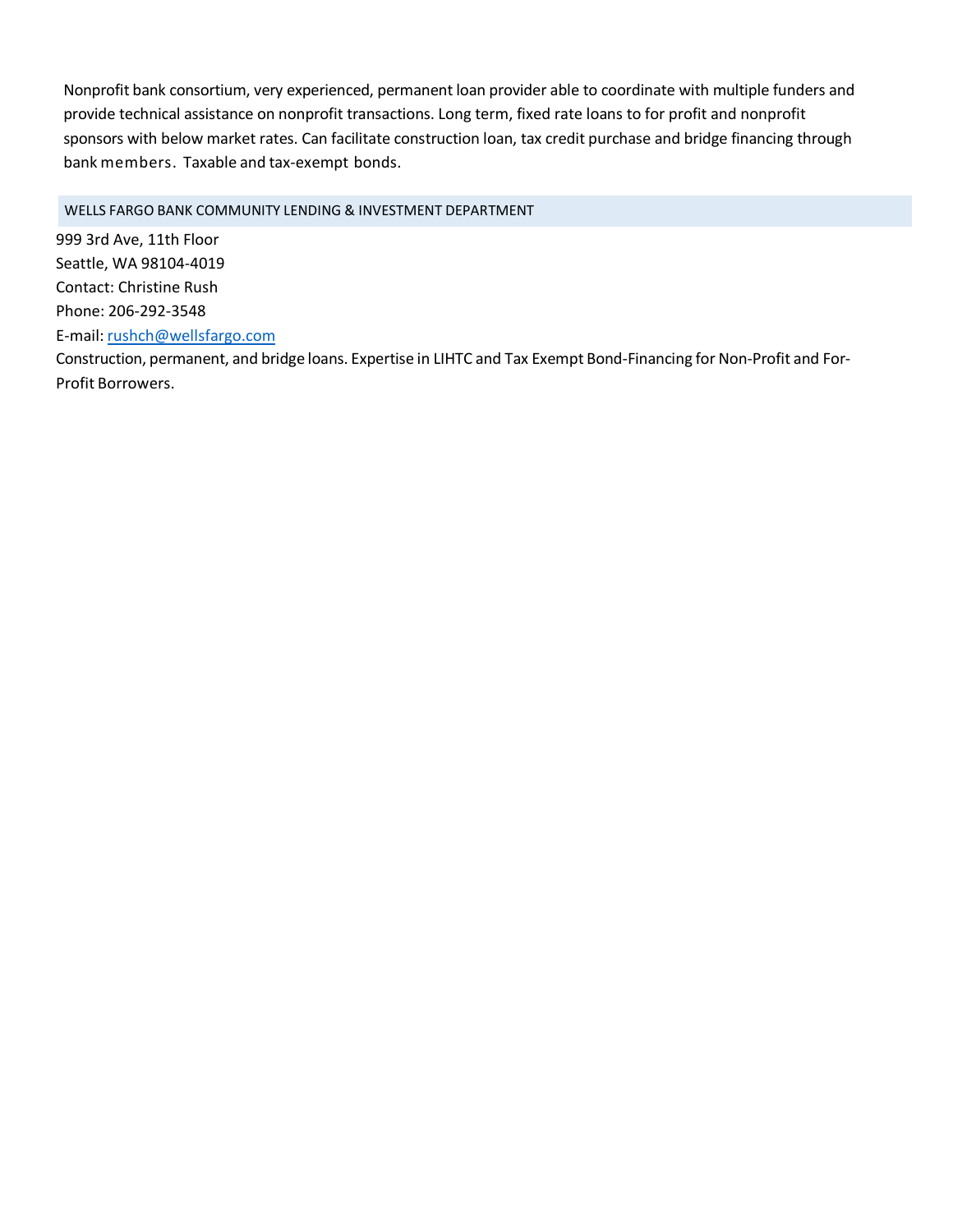#### ALLIED RESIDENTIAL

1601 East Valley Road, Suite 180 Renton, WA 98057 Contact: Tia Smith | Colleen Carr Phone: (425) 226-5150

E-Mail: tsmith@alliedresidential.com [| ccarr@alliedresidential.com](mailto:ccarr@alliedresidential.com)

Since 1987 our firm has provided full service property management for a variety of clients that own affordable housing including both private and public entities. Our services include day-to-day property management, staffing & training programs, real estate inspection & evaluation, marketing/consulting, file/compliance audits, compliance due diligence, TRACS/WBARS submissions, predevelopment consulting, rehab construction management, renovation plans&budgets and preparation of operational budgets.

We are an Accredited Management Organization (AMO®) through IREM® and our highly educated staff holds professional designations including CPM®,C3P, SCHM, COS, Certified Specialist in HUD Occupancy.

Our experience includes management of Low Income Housing Tax Credit (LIHTC), Bond Financing, ARCH, RD, CDBG, HOME, HOF and HUD contract programming. Many of our communities have multiple layers of programming requirements.

#### AMERICAN PROPERTY MANAGEMENT, INC.

110-110th Ave., NE, Suite 550

Bellevue, WA 98004 Contact: Chris Craig Phone: (425) 709-7256

# Email: [ccraig@acg.com](mailto:ccraig@acg.com)

More than 25 years' experience providing property management solutions for affordable housing developers and owners.

#### FPI MANAGEMENT

800 Iron Point Road Folsom, CA 95630 Contact: Nina Schaefer Phone: (916) 357-5300 Email: [nina.schaefer@fpimgt.com](mailto:nina.schaefer@fpimgt.com)

FPI Management currently provides management and compliance services for over 40,500 units financed through the LIHTC Section 42 program. FPI has been providing comprehensive property management service for LIHTC communities since 1990. FPI has built this portfolio through successful lease-ups and management of new construction and acquisition/rehab projects. FPI provides affordable property management in SoCal, NorCal, PNW and across the nation. Currently FPI Management offers comprehensive management services for all types of affordable programs including HUD, Tax Credit, Bond, Sec. 8, HOME, HTF, BMR, RDA and various local city, county, and state affordable programs.

GUARDIAN MANAGEMENT LLC

710 NW 14th Ave Second Floor Portland, OR 97209 Phone: (503) 802-3600

The firm manages 12,000 multi-family units in Oregon, Washington, Idaho, Hawaii, Montana and Arizona in more than 210 projects. 125 RD, HUD or LIHTC properties totaling 5,000 units. Experience ranges from garden walk up, midrise, high rise, rehab and repositioning, and high end luxury properties. Guardian offers training to site personnel organizes and supervises site operations and accounting services and financial reports. The firm holds the ACCREDITED MANAGEMENT ORGANIZATION® designationthrough the Institute of Real Estate Management.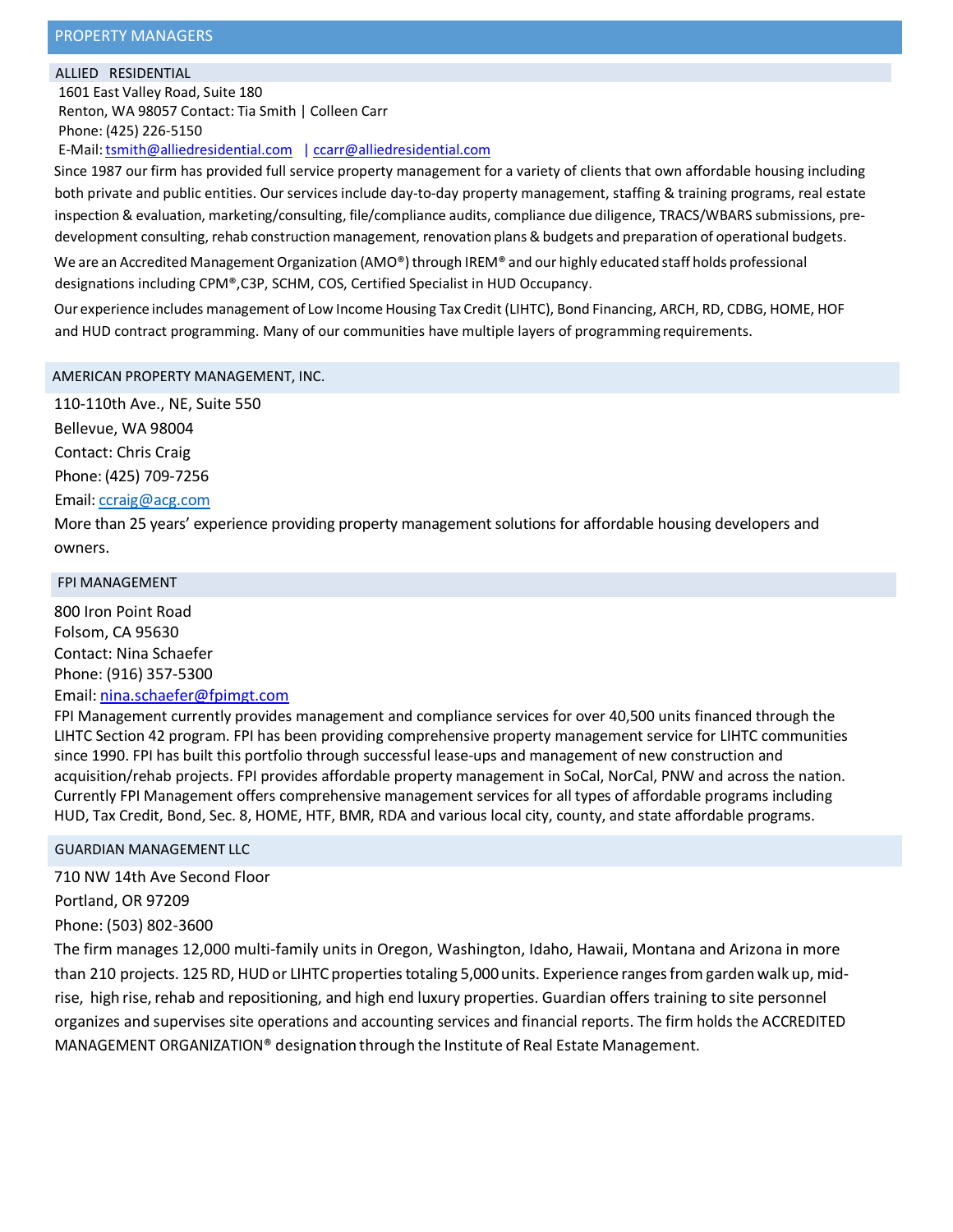#### KEY PROPERTY SERVICES, INC.

7710 NE Greenwood Drive,Ste. 150

Vancouver, WA 98662

Contact: Eric Johnson

Phone: (360) 695-1538

E-Mail: [ejohnson@kpsinc.net](mailto:ejohnson@kpsinc.net)

Full service property management company, with over twenty years of experience in affordable housing, including LITHTC and HOME units. Per file compliance review services available.

#### OLYMPIC MANAGEMENT CO

PO Box 1847 Milton, WA 98354-1847 Phone: (253) 896-4100 The Tax Credit Specialist: Full service property management company whose portfolio includes conventional, Retirement, and Low-Income Properties.

SEATTLE HOUSING AUTHORITY

190 Queen Anne Avenue North Seattle, WA 98109 Contact: Rhonda G. Hue Phone: (206) 465-8189 E-Mail: [rhue@seattlehousing.org](mailto:rhue@seattlehousing.org)

# THE COAST GROUP OF COMPANIES

2829 Rucker Avenue, Suite 100 Everett, WA 98201 Contact: Tom Hoban Phone: (425) 339-3638 | Fax: (425) 405-2902

E-mail: [tomhoban@coastmgt.com](mailto:tomhoban@coastmgt.com) Website: [www.coastsvn.com](http://www.coastsvn.com/) | [www.coastmgt.com](http://www.coastmgt.com/)

Coast manages over 150 affordable housing communities, representing roughly 8,000 housing units throughout the Northwest US. Coast has over 25 years of experience managing affordable housing including consulting, lease-up, turn- around and stabilization of communities financed through LIHTC, Bond, RD and HUD. We have deep history of working with non-profit, mission driven clients, as well as for-profit developers and investors. Coast also serves a large portfolio of conventional housing and commercial properties, and offers real estate advisory and investment services. Coast carries the Accredited Management Organization® designation from the Institute of Real Estate Management®.

#### QUANTUM MANAGEMENT SERVICES INC

3810 196th Street SW Suite 10 PO Box 2170 Lynnwood WA 98036 Contact: Doug Repman Phone: (425) 776-1294 E-mail: repmand@quantumms.com | Website: [www.quantumms.com](http://www.quantumms.com/) Management - full service propertymanagement with portfolio of Bond and 9% TaxCredit properties.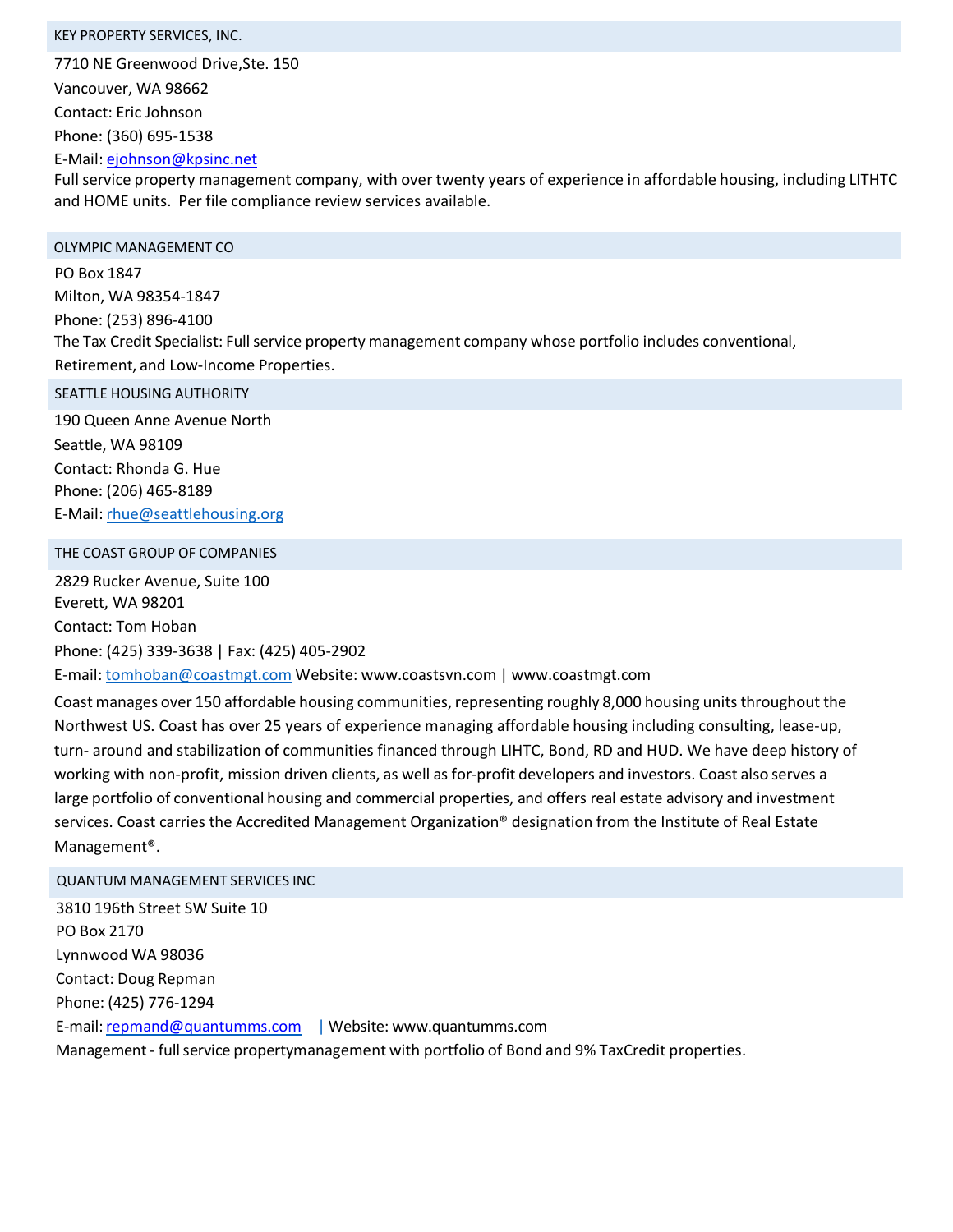#### INDIGO REAL ESTATE SERVICES, INC

5415 California Ave SW Seattle, WA 98136 Phone: (206) 230-9874

Fax: (206) 230-9879 Email: [chrism@indigorealestate.com](mailto:chrism@indigorealestate.com)

TheWashington State Housing Finance Commission honored Indigo Real Estate Services, Inc. with a Proud Partner Award in 2014. The Commission cited our professionalism, responsiveness and diligence in managing apartment propertiesthroughout the state. Indigo wasfounded in 1996 with a focused commitmentto apartment property management services for Seattle based investors. Our business model is to selectively align ourselves with quality clients who value a proactive entrepreneurial approach to property management. We possess nationally recognized affordable and conventional apartment management expertise offering

full service and customizable property management solutions for high-rise, mid-rise, garden style and mix-use multifamily housingcommunities.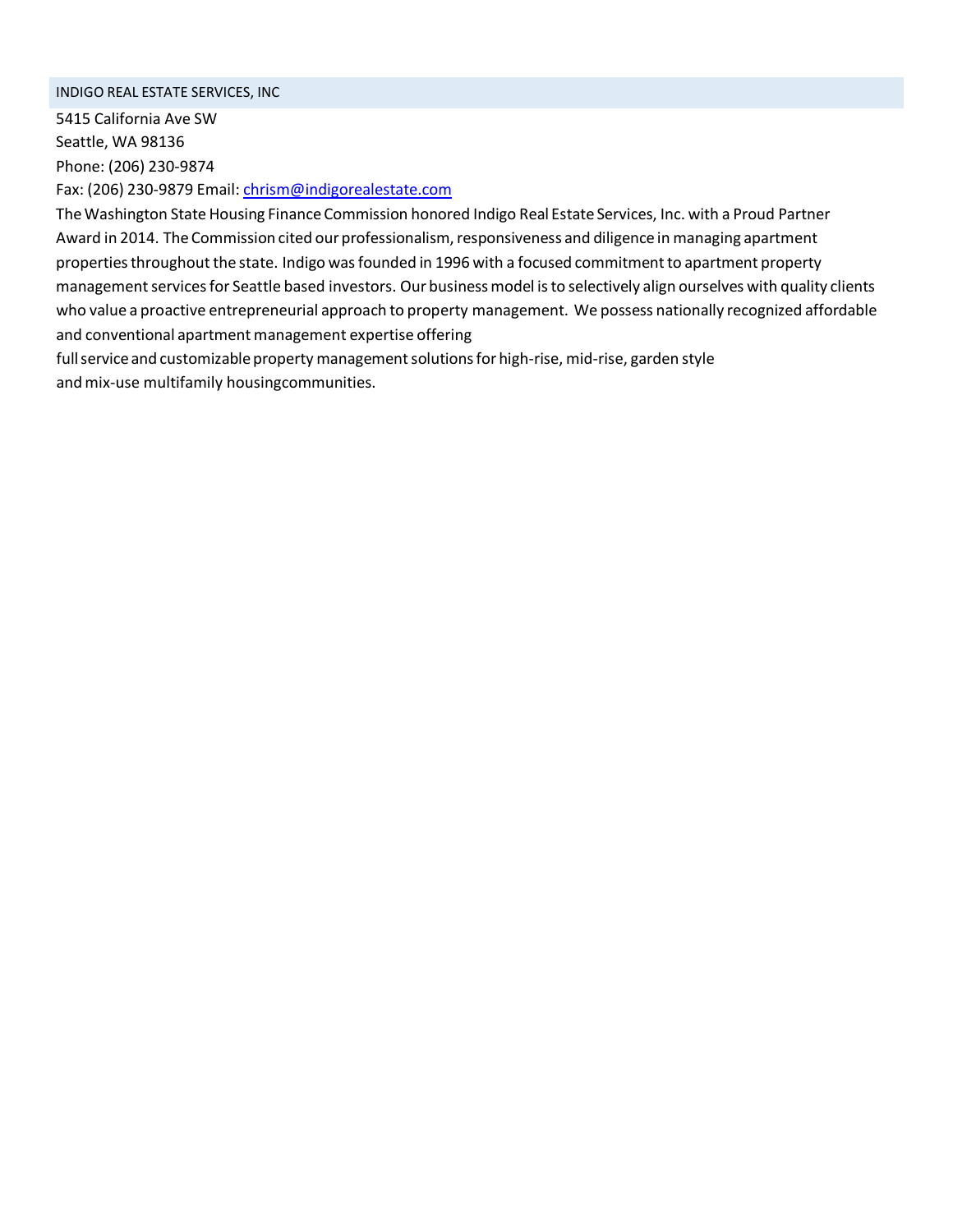### **SYNDICATORS**

#### DON BEATY

1809 7th Avenue, Suite 1019 Seattle, WA 98101 Contact: Don Beaty Phone: (206) 443-2320 | Fax: (877) 878-2433 Email: [dbeaty@smtgrp.com](mailto:dbeaty@smtgrp.com)

#### BOSTON CAPITAL CORPORATION

One Boston Place, Suite 2100 Boston, MA 02108 Contact: Corine Sheridan, Diego Benites Phone: (410) 451-7309 (C. Sheridan) (617) 624-8886 (D. Benites) Fax: (617) 624-8999 | E-mail: [csheridan@bostoncapital.com](mailto:csheridan@bostoncapital.com) ; [dbenites@bostoncapital.com](mailto:dbenites@bostoncapital.com) Boston Capital is a national syndicator of tax credits providing equity, debt and unrated tax-exempt bonds for LIHTC projects.

#### IFG CAPITAL

1875 Century Park East, Suite #920 Los Angeles, CA 90067 Phone: (310) 299-8402 | Fax: (310) 402-0556 Email: [ralph.coppersmith@ifgcapitalre.com](mailto:ralph.coppersmith@ifgcapitalre.com) Provide tax credit equity and assistance to developers of affordable housing on 9% an 4% deals

#### R4 CAPITAL

895 Dove Street, Suite 475 Newport Beach, CA 92660 Contact: Ronne Thielen Phone: (949) 438-1050 | Cell: (714) 727-3851 Email: [rthielen@r4cap.com](mailto:rthielen@r4cap.com) Providing equity and debt for Tax Credit developments

#### RAYMOND JAMES TAX CREDIT FUNDS

880 Carillan Parkway St. Petersburg, FL 33716 Phone: (800) 248-8863 Providing equity and debt for Tax Credit developments.

#### UNION BANK, NA

10900 NE 8th St. Suite 1250 Bellevue, WA 98004 Contact: Bryan Friend Phone: (425) 452- 1486

Email: [bryan.friend@unionbank.com](mailto:bryan.friend@unionbank.com)

Construction and term financing, tax-exempt private placements direct tax credit investments, full cash management and depository services interest rate management products.